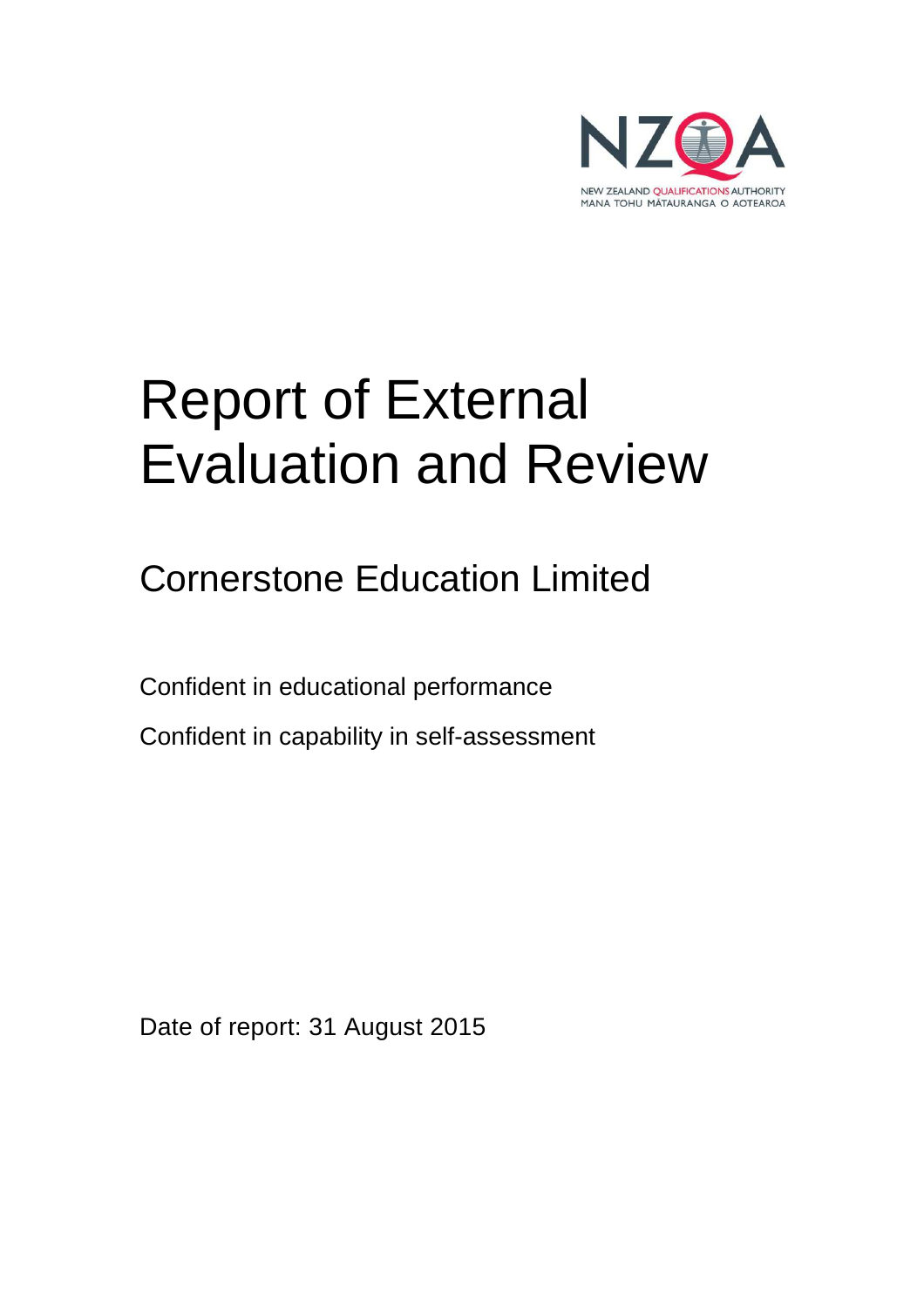## **Contents**

MoE Number: 8365 NZQA Reference: C18200

Date of EER visit: 5, 6, and 7 May 2015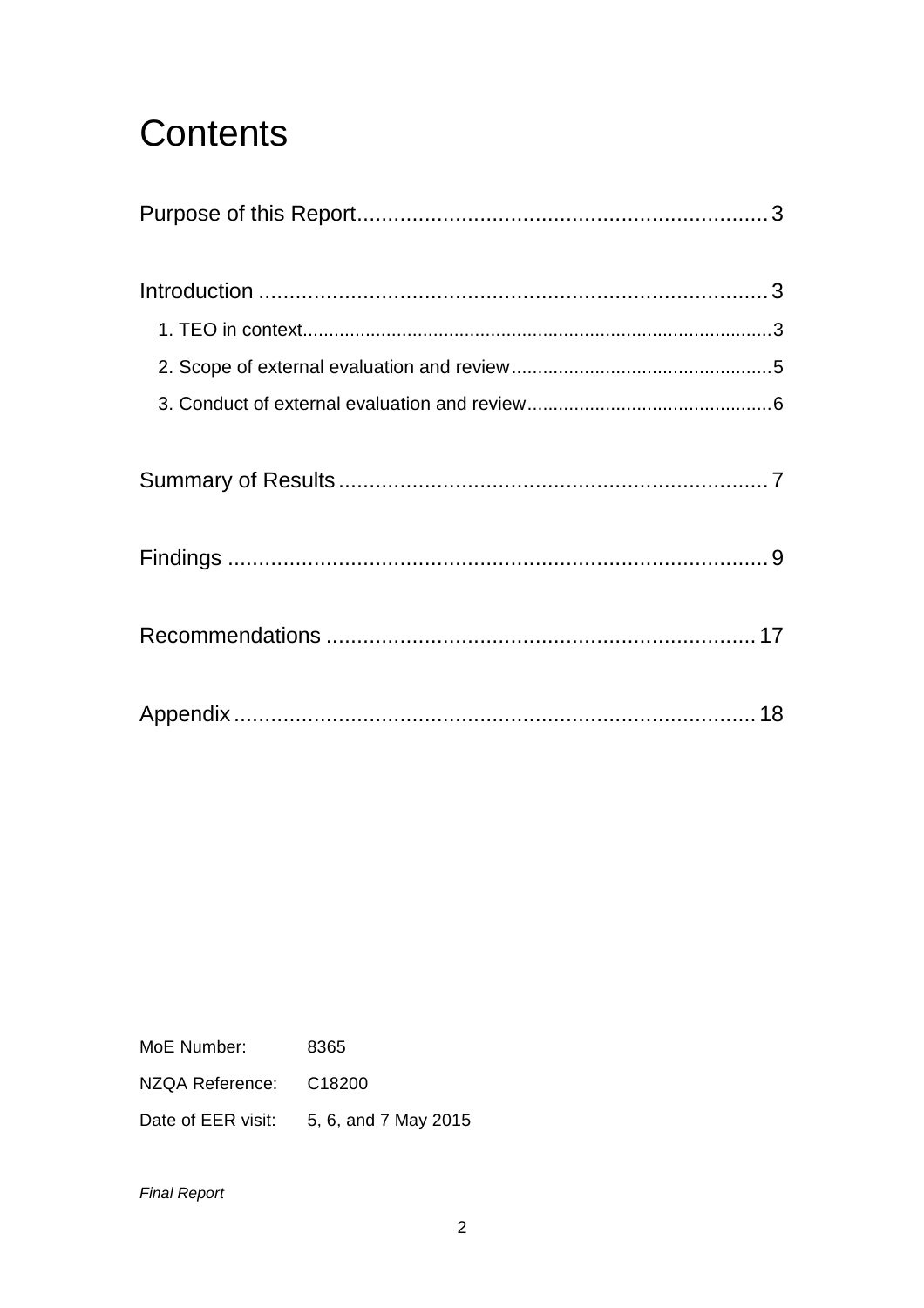## Purpose of this Report

The purpose of this external evaluation and review report is to provide a public statement about the Tertiary Education Organisation's (TEO) educational performance and capability in self-assessment. It forms part of the accountability process required by Government to inform investors, the public, students, prospective students, communities, employers, and other interested parties. It is also intended to be used by the TEO itself for quality improvement purposes.

## Introduction

## 1. TEO in context

| Name of TEO:                    | Cornerstone Education Limited (Cornerstone)                                                    |  |  |  |  |
|---------------------------------|------------------------------------------------------------------------------------------------|--|--|--|--|
| Type:                           | Private training establishment (PTE)                                                           |  |  |  |  |
| First registered:               | 1 November 1996 <sup>1</sup>                                                                   |  |  |  |  |
| Location:                       | Head office, Level 1, 63 Chapel Street, Tauranga                                               |  |  |  |  |
| Delivery sites:                 | 3/7 Newmarket Place, East Tamaki, Auckland                                                     |  |  |  |  |
|                                 | Level 4, 5 Short Street, Newmarket, Auckland                                                   |  |  |  |  |
|                                 | 13 Reyburn Street, Whangarei                                                                   |  |  |  |  |
|                                 | 81 Hull Road, Mount Maunganui, Tauranga                                                        |  |  |  |  |
|                                 | Level 1, 369 Kyber Pass Road, Epsom, Auckland                                                  |  |  |  |  |
| Courses currently<br>delivered: | New Zealand Institute of Management<br>$\bullet$<br>(NZIM) Certificate in Management (Level 4) |  |  |  |  |
|                                 | Certificate in Bicycle Mechanics (Level 3)<br>$\bullet$                                        |  |  |  |  |
|                                 | Certificate in Bicycle Mechanics (Level 4)                                                     |  |  |  |  |
|                                 | National Certificate in Diving (Foundation)<br>(Level 3)                                       |  |  |  |  |
|                                 | Certificate in Master Diving (Level 4)                                                         |  |  |  |  |
|                                 | National Certificate in Diving (Instruction)<br>(Level 6)                                      |  |  |  |  |
|                                 |                                                                                                |  |  |  |  |

<sup>1</sup> Originally registered as Adventure Education in 1996. The PTE name was changed to Cornerstone in 2014 when three other PTEs merged with Adventure Education.

Final Report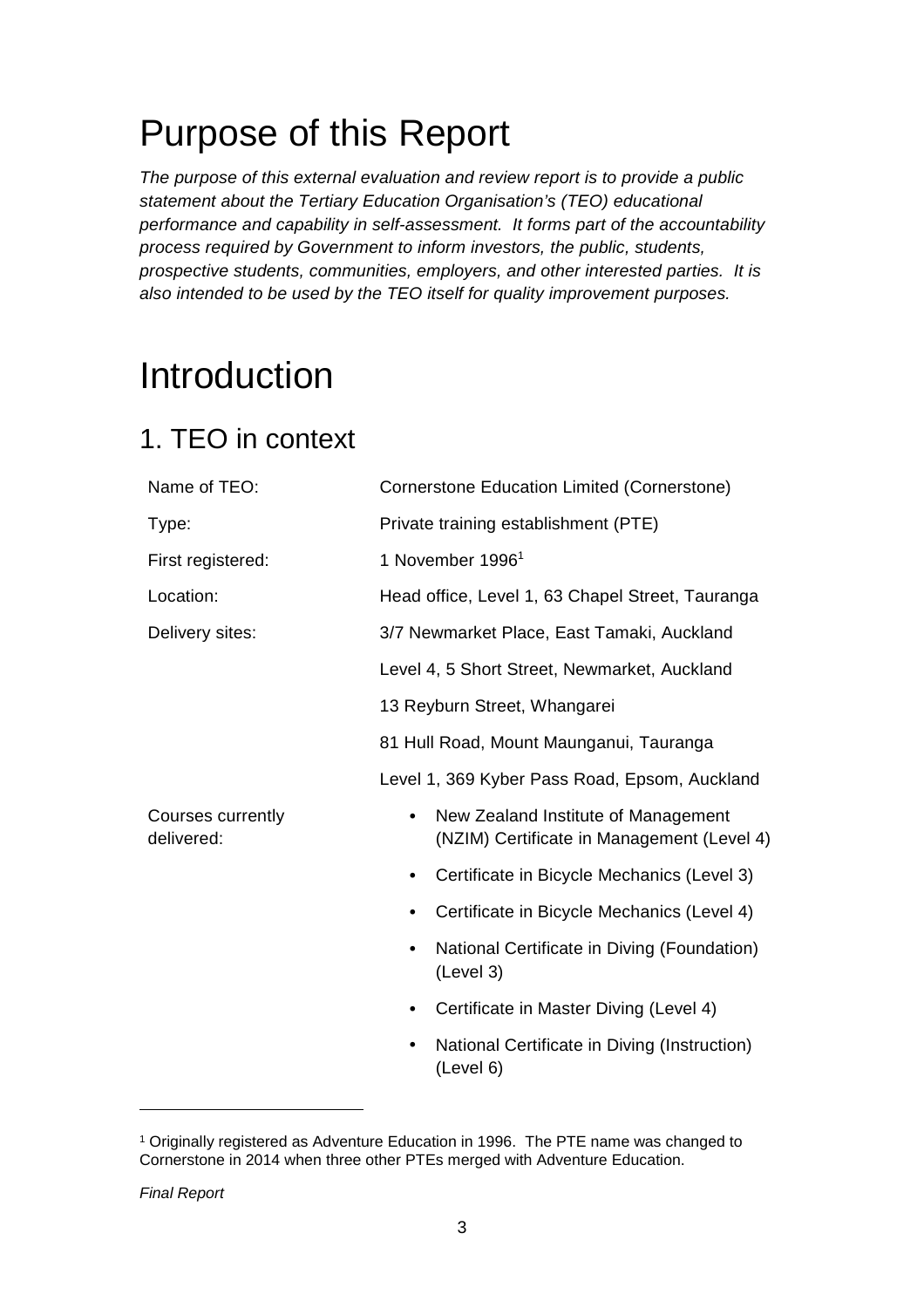|                                        | <b>Workplace Literacy</b>                                                                                                                                                                                                                                                                                                                                   |  |  |  |
|----------------------------------------|-------------------------------------------------------------------------------------------------------------------------------------------------------------------------------------------------------------------------------------------------------------------------------------------------------------------------------------------------------------|--|--|--|
| Code of Practice signatory:            | No                                                                                                                                                                                                                                                                                                                                                          |  |  |  |
| Number of students:                    | 334 full-time equivalent students (EFTS), 762<br>individual students                                                                                                                                                                                                                                                                                        |  |  |  |
|                                        | 12 per cent Māori in Workplace Literacy,<br>and 40 per cent in all other programmes                                                                                                                                                                                                                                                                         |  |  |  |
|                                        | 22 per cent Pasifika in Workplace Literacy<br>and 8 per cent in all other programmes                                                                                                                                                                                                                                                                        |  |  |  |
| Number of staff:                       | 24 full-time and 27 part-time staff.                                                                                                                                                                                                                                                                                                                        |  |  |  |
| Scope of active<br>accreditation:      | As above                                                                                                                                                                                                                                                                                                                                                    |  |  |  |
| Distinctive characteristics:           | Cornerstone operates from five sites across the<br>North Island, and currently offers programmes for<br>domestic students only. It is the only TEO offering<br>bicycle mechanics programmes.                                                                                                                                                                |  |  |  |
| Recent significant changes:            | In late 2014, four PTEs were merged into one<br>(Cornerstone). A new position of chief executive<br>was created following this merger. A further two<br>PTEs were recently purchased by the owner of<br>Cornerstone (The Tertiary Education Group), and<br>three separate PTES are now under the one<br>governance body, the Cornerstone Advisory<br>Board. |  |  |  |
| Previous quality assurance<br>history: | This is the first external evaluation and review<br>(EER) of Cornerstone. Prior to the amalgamation<br>of four PTEs into one in 2014, there were four<br>separate evaluations:                                                                                                                                                                              |  |  |  |
|                                        | Adventure Education EER December 2011.<br>NZQA was Confident in educational<br>performance and Highly Confident in<br>capability in self-assessment.                                                                                                                                                                                                        |  |  |  |
|                                        | Sadler and Associates EER September<br>2011. NZQA was Confident in educational<br>performance and Confident in capability in<br>self-assessment.                                                                                                                                                                                                            |  |  |  |
|                                        | ASI (Action Adventure) EER November<br>$\bullet$<br>2012. NZQA was Confident in educational<br>performance and Confident in capability in                                                                                                                                                                                                                   |  |  |  |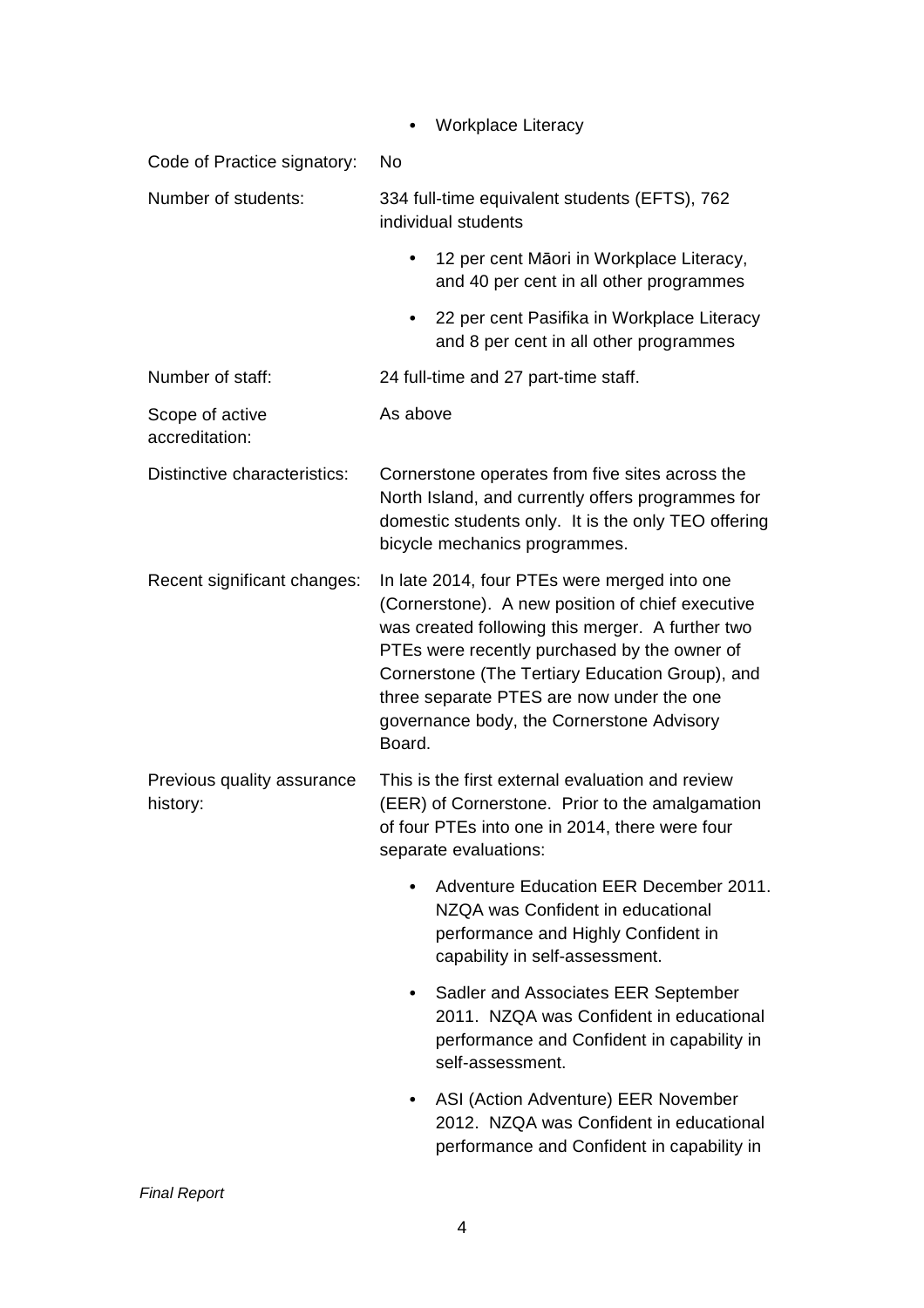self-assessment.

• Industry Training and Technology EER June 2011. NZQA was Confident in educational performance and Confident in capability in self-assessment.

Cornerstone has consent to assess unit standards which are owned by NZQA and the industry training organisations, Skills Active Aotearoa, ServiceIQ, and Competenz. The results of recent external moderation of assessment samples are:

- NZQA materials submitted in 2013 were approved, and assessment was at the standard in 2013, and no external moderation was required in 2014.
- Skills Active Aotearoa material was submitted in 2014, resulting in the moderator not agreeing due to insufficient evidence being submitted, and the unit standards no longer matching industry practice.

Cornerstone and Skills Active have agreed to carry out external moderation again once the new unit standards have been used by Cornerstone for student assessment. The new unit standards have been written and recently listed on the New Zealand Qualifications Framework (NZQF). Skills Active has confirmed that they are confident that Cornerstone is assessing at the national standard.

ServiceIQ – materials were not required to be submitted in 2014.

Competenz – materials were not required to be submitted in 2014.

### 2. Scope of external evaluation and review

This evaluation included a review of three programme areas that lead to the achievement of four qualifications: the National Certificate in Diving (Foundation Skills) (Level 3), Certificate in Master Diving (Level 4), National Certificate in Diving (Instruction) (Level 6), and the NZIM Certificate in Management (Level 4). The evaluation also included Workplace Literacy, which does not lead to a qualification but builds employees' communication skills in their workplace.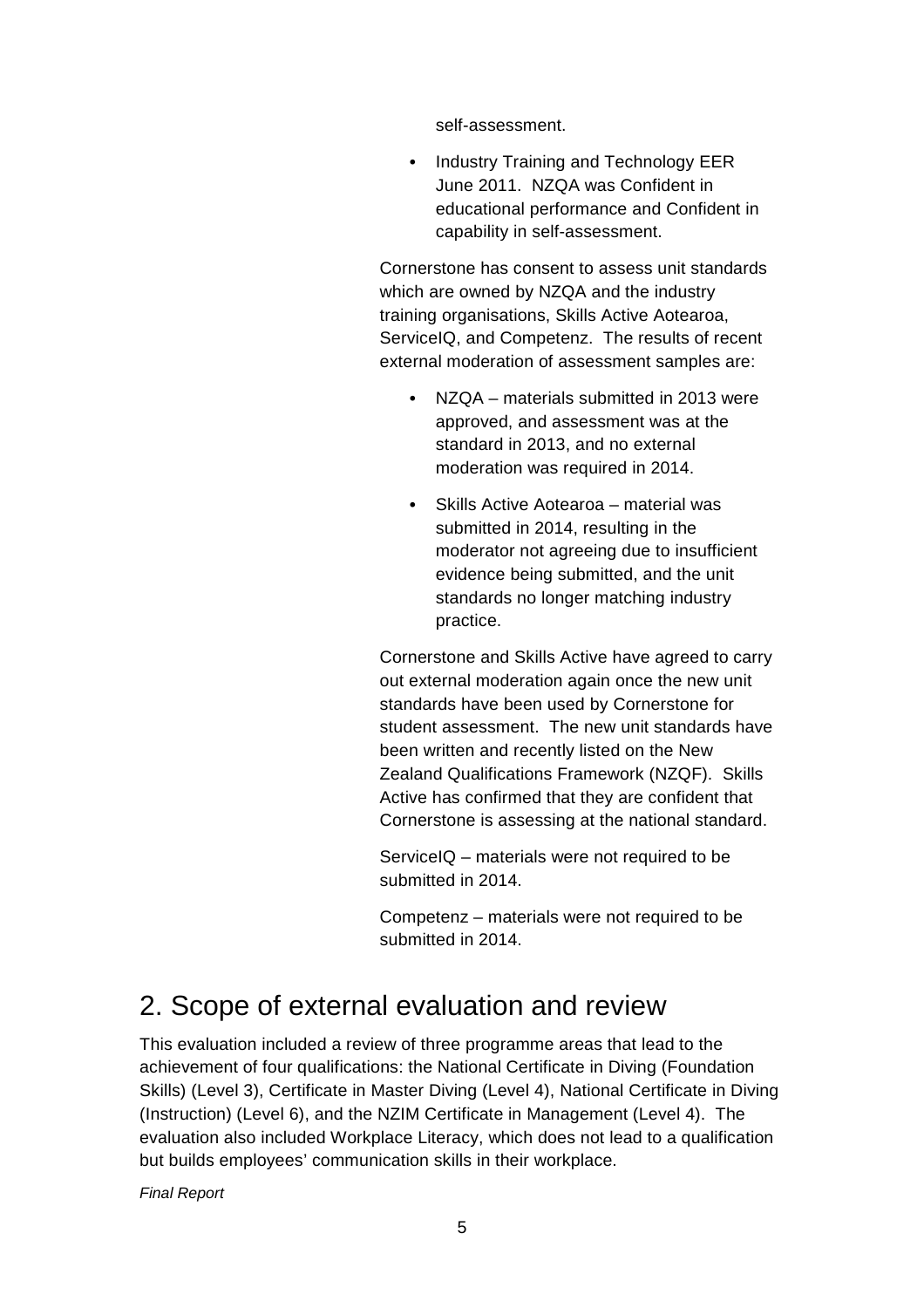Workplace Literacy was chosen because it represents the largest single group of students; the NZIM Certificate in Management was chosen because it is delivered by distance learning; and the dive programmes were included as they represent training which involves high risk. These programmes represent three of the four programme areas offered by Cornerstone, with bicycle mechanics being the fourth and involving a small number of students.

The mandatory focus area of governance and management was also included to provide an overview of the strategic and operational levels of the organisation.

### 3. Conduct of external evaluation and review

All external evaluation and reviews are conducted in accordance with NZQA's published policies and procedures. The methodology used is described fully in the web document Policy and Guidelines for the Conduct of External Evaluation and Review available at: http://www.nzqa.govt.nz/providers-partners/registration-andaccreditation/external-evaluation-and-review/policy-and-guidelines-eer/introduction. The TEO has an opportunity to comment on the accuracy of this report, and any submissions received are fully considered by NZQA before finalising the report.

A team of two evaluators visited three of the organisation's six sites, which included the national office. The evaluators interviewed the chair and members of the advisory board, the chief executive and management team, teaching staff, and students. Stakeholders were interviewed by phone. A wide range of the organisation's records and documents were also reviewed.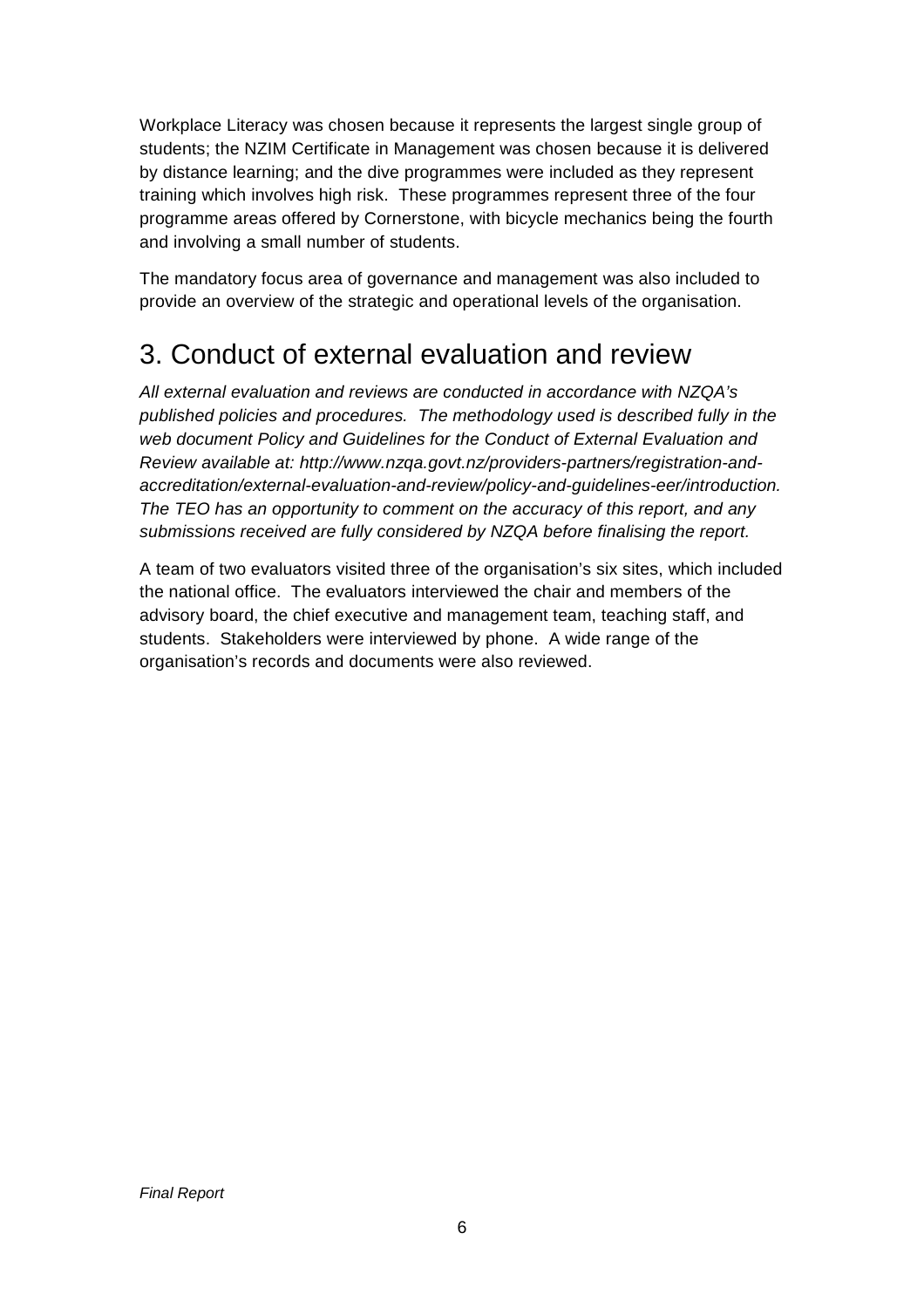## Summary of Results

### Statement of confidence on educational performance

NZQA is **Confident** in the educational performance of **Cornerstone Education Limited.** 

The main reasons for reaching this level of confidence are:

- Student achievement rates are meeting the Tertiary Education Commission (TEC) targets, and are rising overall.
- The students are making good levels of improvement across a range of personal development areas such as work-readiness, communication skills, confidence, and in some cases including significant positive life changes.
- The organisation works closely with its client companies, local iwi, and certification and regulatory bodies, resulting in both a high level of met needs and outcomes of value.
- Internal moderation is well planned and provides a good level of assurance of assessment consistency, standards being met, and results being validated.
- Programmes are well planned and tutors have appropriate qualifications and experience. Performance appraisals and professional development have sufficient rigour and detail to ensure the quality of teaching is monitored and maintained.
- Across all programme areas reviewed, there was strong student support in evidence, and clear evidence of a caring organisational culture with a good level of respect and engagement between students and staff.
- Since the amalgamation of four PTEs into one, Cornerstone has restructured and appointed a chief executive, and is in the process of developing the advisory board into a board of directors to strengthen its governance role.
- Across all programme areas and sites reviewed, there were good processes and understanding of maintaining safety and compliance.
- These points are further expanded in the Findings section of this report.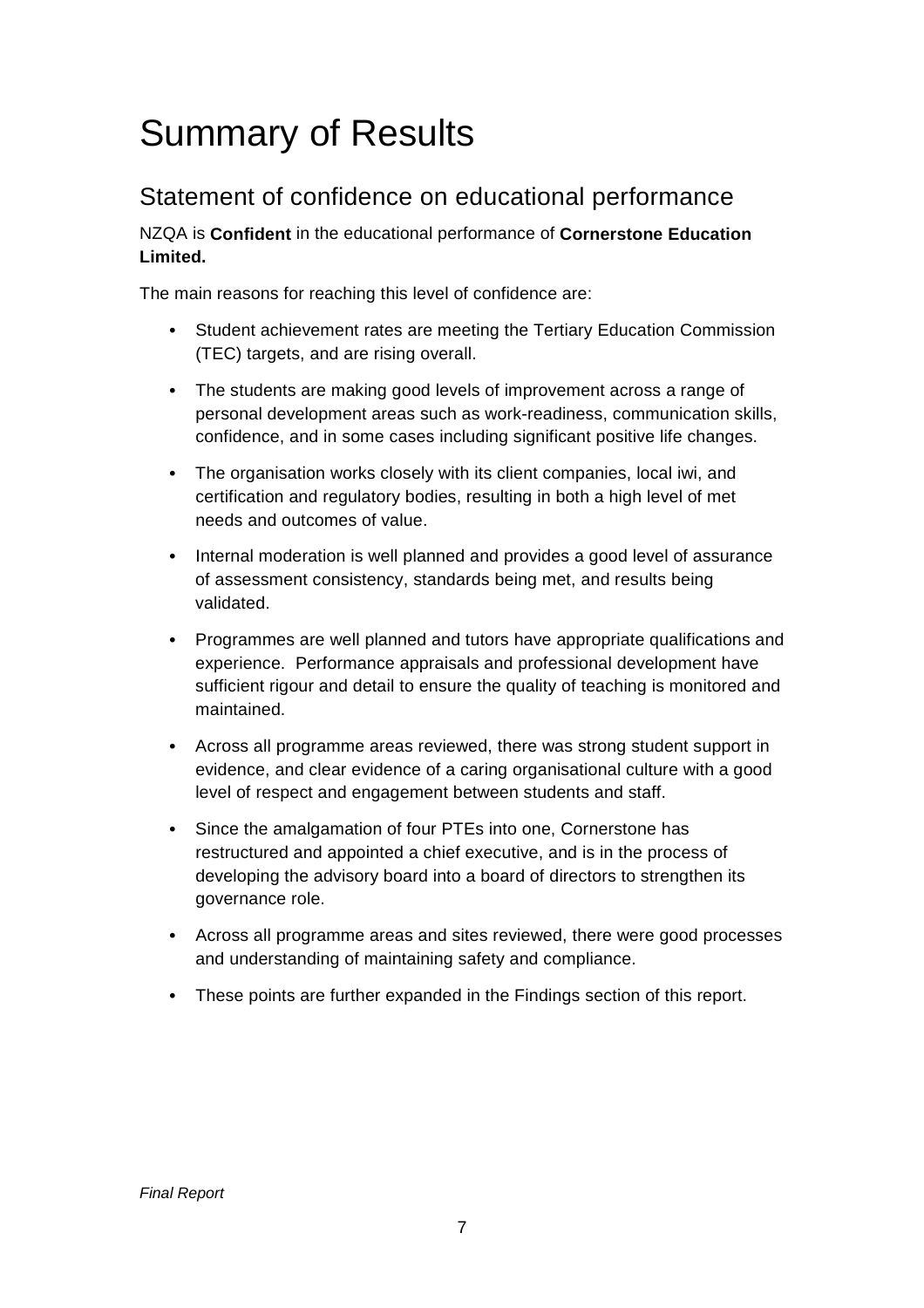### Statement of confidence on capability in self-assessment

NZQA is **Confident** in the capability in self-assessment of **Cornerstone Education Limited.** 

The main reasons for reaching this level of confidence are:

- Cornerstone has developed a very detailed self-assessment system, has extensive data collation and analysis, and is developing processes for ensuring all staff understand the data analysis and findings that contribute to quality improvements.
- There is a clear organisational culture which focuses on delivering a quality product, and developing and implementing ongoing improvements.
- Across all sites and programmes reviewed, staff had a wide range of qualitative data and anecdotes of students' and graduates' success. There is room for this rich set of data to be used in a more coordinated and structured manner to monitor and review these success factors, and to share the learnings across the organisation for ongoing improvements.
- The organisation develops a good level of understanding of students' and client company needs, for example in the Workplace Literacy programme, using company documentation and industry-specific terms to develop learners' individual learning plans.
- Regular and appropriate student surveys are used to gain input from the students' experience. Surveys show high levels of satisfaction, and results are analysed and used to feed into ongoing improvements.
- Senior staff had a good level of analysis and understanding of the organisation's overall educational performance. However, this was less clear at the delivery sites, in terms of educational achievement and outcomes (employment or other further training) within their programmes.
- Within the dive programmes, the evaluators noted a strong understanding of students' needs and processes to support students to succeed. There was a strong understanding also of the benefits to students and their local communities. This is especially strong through connections with local iwi and their focus on kaitiakitanga, with students developing a strong understanding of conservation, e.g. of the sea bed, and responsibility for protecting and collecting kai moana. This is on top of a good understanding around students developing the skills and knowledge to dive safely and graduate.
- These points are further expanded in the Findings section of this report.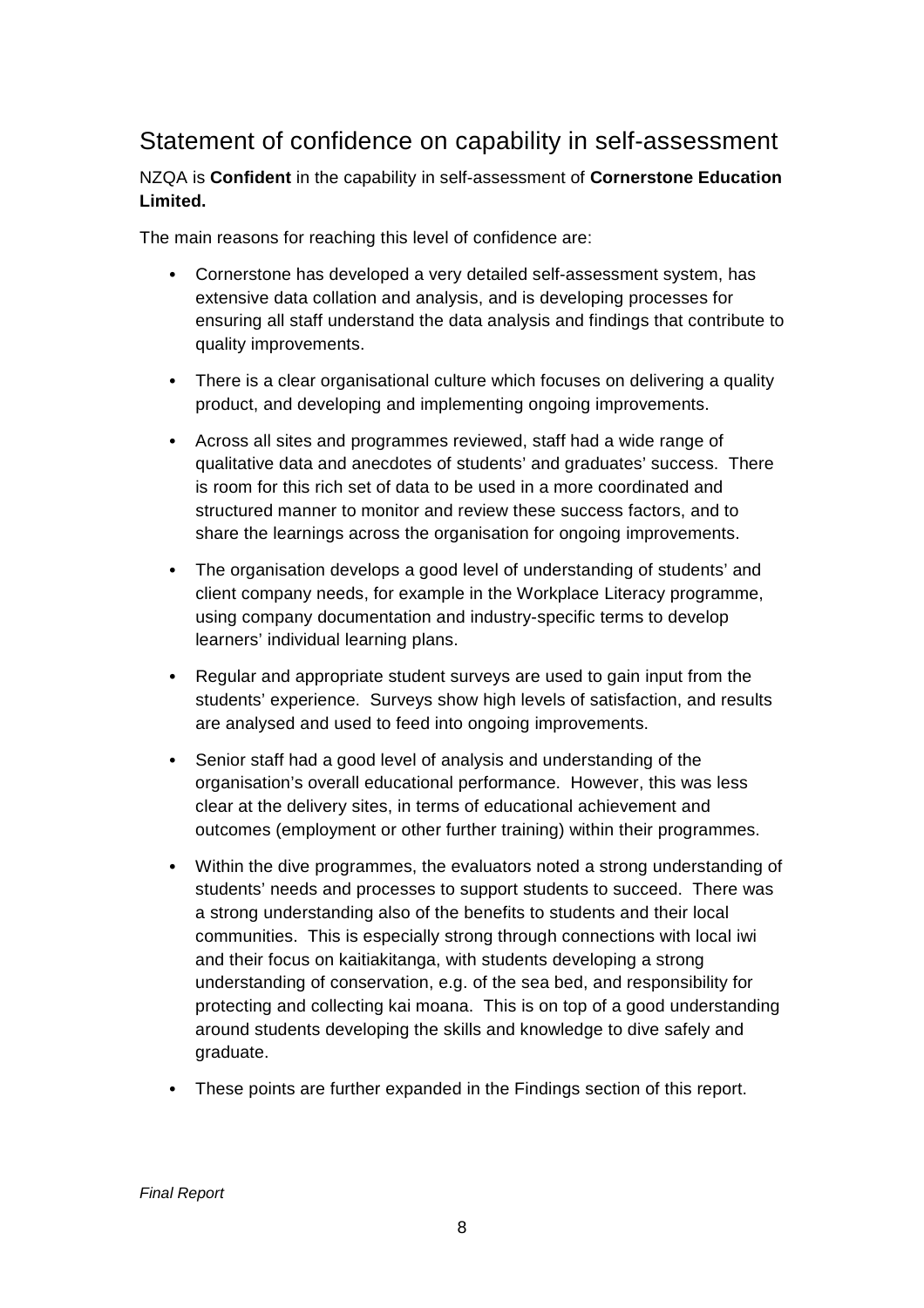## Findings<sup>2</sup>

#### 1.1 How well do learners achieve?

The rating for performance in relation to this key evaluation question is **Good.** 

The rating for capability in self-assessment for this key evaluation question is **Good.**

Student achievement rates overall have risen over the past four years, but there is some variation across the programme areas. For example, the NZIM Certificate in Management students have high achievement rates, around 85 per cent, while the dive programme students are somewhat lower, but range from 45 to 100 per cent.

The organisation's understanding, through its self-assessment, of factors leading to these variations is reasonably strong. For example, the NZIM students are mostly employed and appear to be highly motivated, with some particularly strong anecdotes of students gaining promotions or being placed on leadership programmes as a result of their study. Across the dive programmes, the informal feedback, especially in Northland, from students is of significant contributions to the community, and raised awareness and understanding of kaitiakitanga, with students building their awareness of conservation and responsibility for kai moana.

Table 1 shows student achievement rates for course and qualification completions. They are meeting the TEC investment plan targets. Course completions rates have been trending up over the past four years. This is the most reliable indicator of improving achievement rates.

 $2$  The findings in this report are derived using a standard process and are based on a targeted sample of the organisation's activities.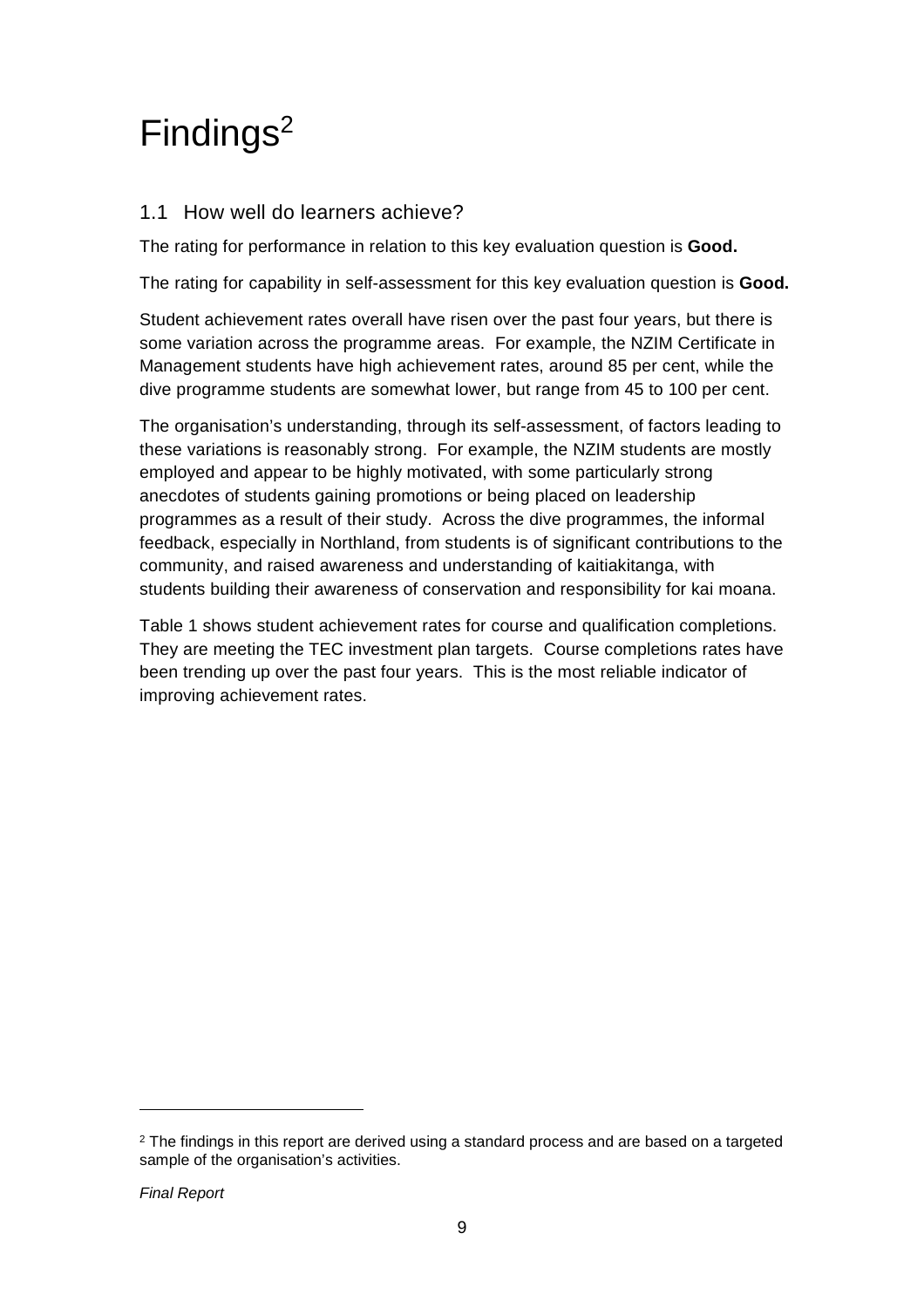| indicators <sup>3</sup>                                                           |         |         |         |         |                                          |  |  |  |
|-----------------------------------------------------------------------------------|---------|---------|---------|---------|------------------------------------------|--|--|--|
|                                                                                   | 2010* % | 2011* % | 2012* % | 2013* % | 2014 %                                   |  |  |  |
| <b>All students</b><br>Course<br>completions                                      | 66      | 73      | 72      | 80      | To be completed<br>after TEC publication |  |  |  |
| <b>All students</b><br>Qualification<br>completions                               | 74      | 75      | 63      | 75      |                                          |  |  |  |
| <b>Māori</b><br>Course<br>completions                                             | 61      | 69      | 76      | 71      |                                          |  |  |  |
| Māori<br>Qualification<br>completions                                             | 73      | 100     | 72      | 74      |                                          |  |  |  |
| <b>Pasifika</b><br>Course<br>completions                                          | 61      | 72      | 67      | 73      |                                          |  |  |  |
| <b>Pasifika</b><br>Qualification<br>completions                                   | 78      | 75      | 56      | 61      |                                          |  |  |  |
| * The data for 2010 to 2013 relates to the PTE under its previous name, Adventure |         |         |         |         |                                          |  |  |  |

**Table 1. Tertiary Education Commission published educational performance** 

\* The data for 2010 to 2013 relates to the PTE under its previous name, Adventure Education, prior to amalgamating with three other PTEs.

Cornerstone has well-developed plans for further lifting educational performance at course and qualification levels. These plans are being actively implemented, and there is some clear evidence showing they are being effective. However, Cornerstone will need to monitor student achievement rates carefully, adjust its improvement plans, and ensure all staff are well informed and have the tools they need to improve student learning results. The organisation has set performance benchmarks, using internal targets.

Māori and Pasifika achievement rates vary between slightly below and above those for the overall student group, showing that they are achieving at equivalent levels. This indicates that Cornerstone is working well with Māori and Pasifika learners and programmes are meeting their needs.

At head office level the organisation has a considerable amount of data on student achievement. This is analysed and graphed across programmes, and across ethnic and under 25-year-old groups. While this is resulting in national office management understanding the dynamics of student achievement, across the

Final Report

<sup>3</sup> www.tec.govt.nz/educational-performance. This data refers to the previous four PTEs' performance. Cornerstone's data as a single PTE starts in 2014.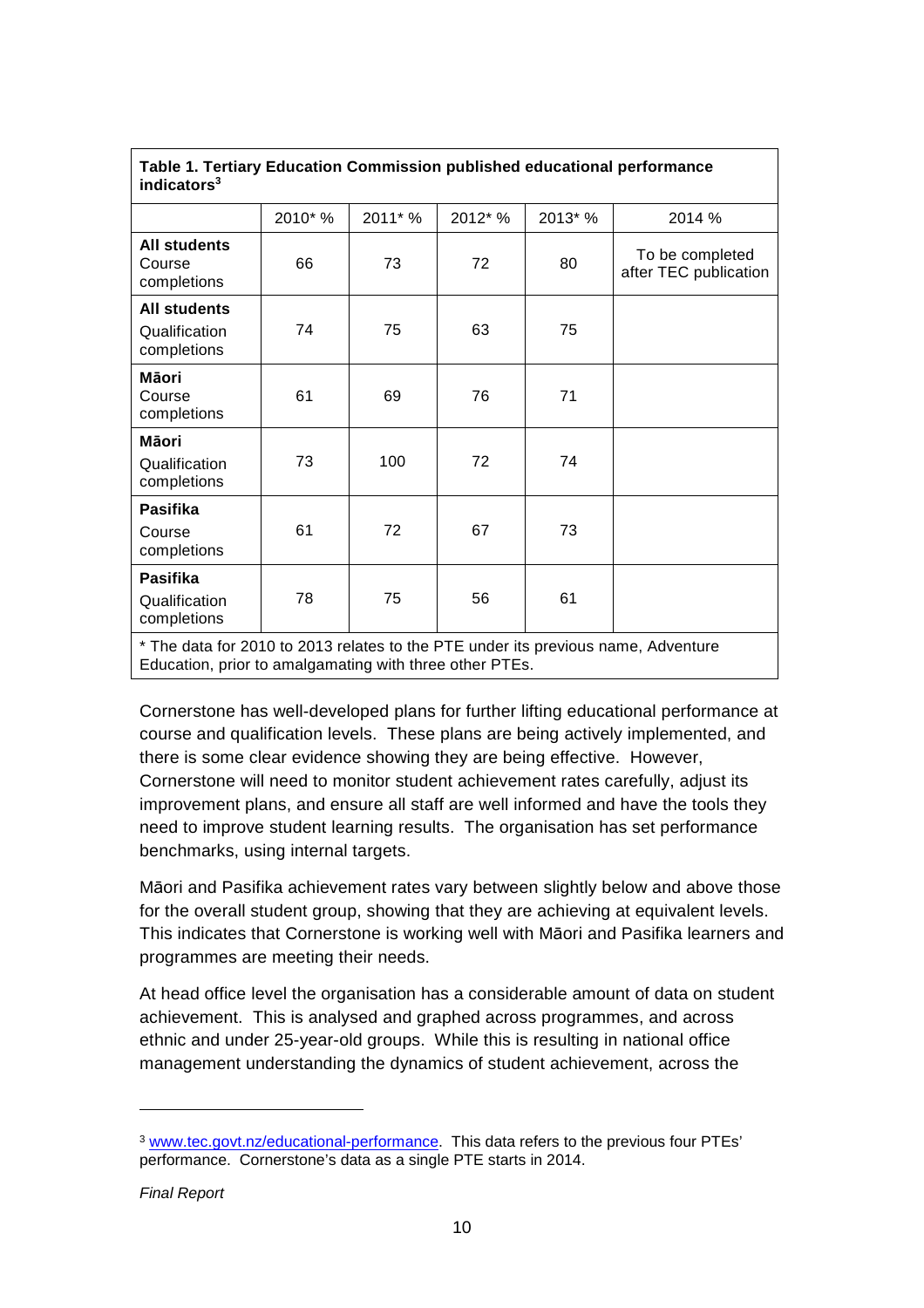programmes and sites visited at this evaluation there was not a good understanding of student achievement rates. This may be hindering organisationwide strategies to lift achievement. Following the evaluation meeting with the advisory board, a decision was made to place educational performance as a standing item on the chief executive's report to the board to bring an even closer level of attention to educational achievement at the governance level. This is an enhancement of an already strong board focus on student achievement and overall organisational educational performance, which the PTE has been reviewing regularly.

1.2 What is the value of the outcomes for key stakeholders, including learners?

The rating for performance in relation to this key evaluation question is **Good.**

The rating for capability in self-assessment for this key evaluation question is **Good.**

Cornerstone is very focused on students' and stakeholders' needs. This was particularly apparent in the Workplace Literacy programme, with individual learning plans being developed from workplace examples. While this is standard practice for embedding Workplace Literacy requirements into training, the evidence suggests this is particularly effectively used at Cornerstone, as shown by the strong gains in literacy as measured against the TEC progressions step, with some learners making a full step gain and a few making up to two step gains. There was a similarly strong focus in the other programmes reviewed, with the NZIM students' needs being well met and outcomes of value being gained, as were those in the dive programme. This was evidenced largely through student stories and anecdotes. The evaluators observed that tutors and managers had a good understanding of the value students and stakeholders gain from the programmes. For example, NZIM students had gained employment and had applied financial competencies at work and in their home lives, with one gaining a place on an emerging leaders programme in their workplace. Similarly on the dive programme, there were many stories of students gaining significant value, such as regaining their mana with whānau and iwi, by learning new skills to gather kai moana for the family and for marae events.

While these strong human stories were well known by staff, the organisation does not yet have a process to collate and review these for patterns or trends, or to maximise their learnings across programmes or sites. This is currently a rich source of qualitative data that could be better utilised.

Final Report The organisation's self-assessment tracks graduate outcomes and shows they are getting significant value from completing their qualifications, with positive outcomes rising between 4 per cent and 12 per cent across programmes, except for one between 2013 and 2014. The one programme with lower positive outcomes only dropped slightly, from 92 per cent to 89 per cent. These results show that Cornerstone's self-assessment processes monitor the value of outcomes well.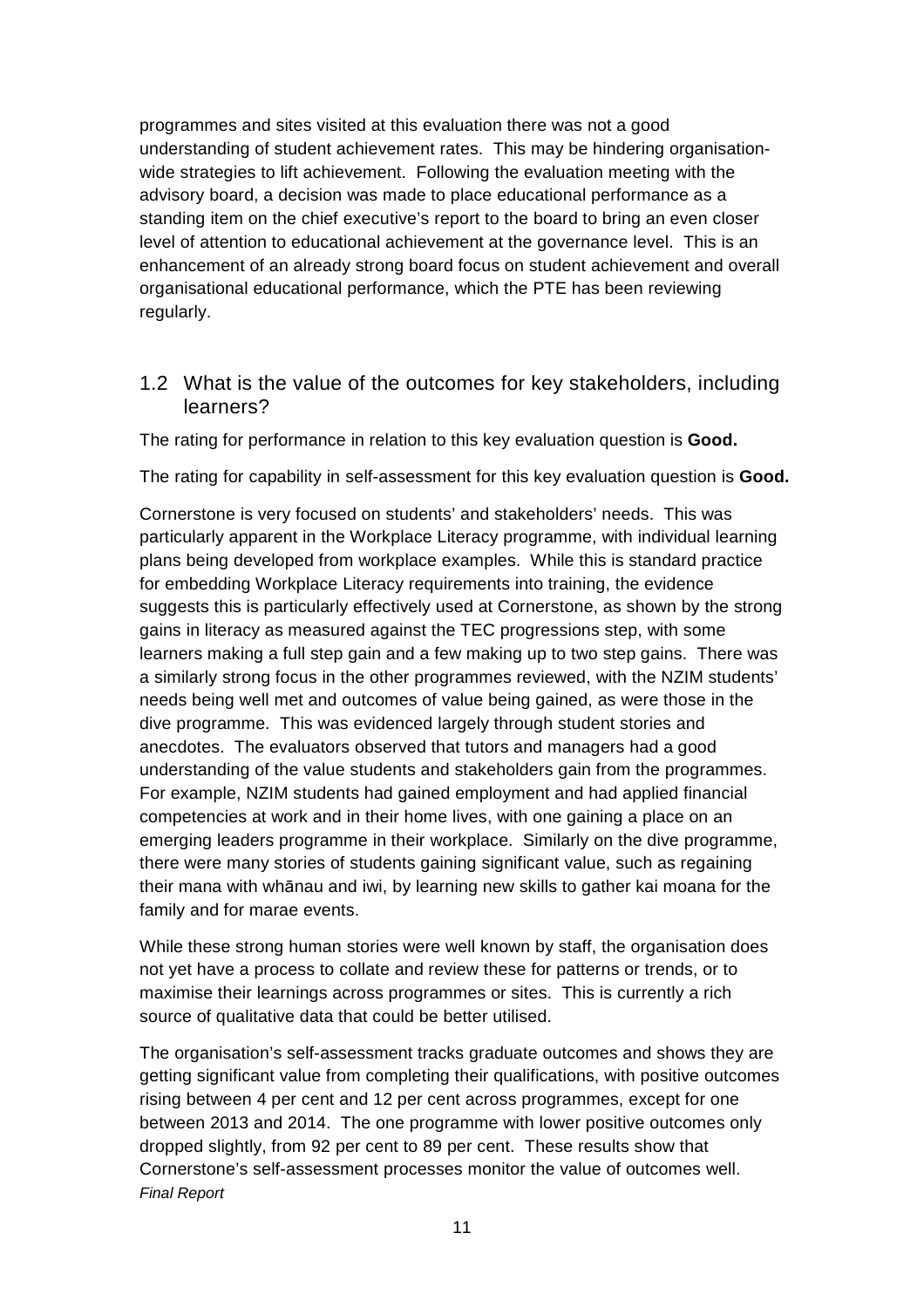There is some evidence that students are making significant gains in 'soft skills'<sup>4</sup>, such as confidence to take part in team meetings, speaking in front of groups, or in one case overcoming a significant fear of the ocean and eventually graduating to becoming a dive instructor.

#### 1.3 How well do programmes and activities match the needs of learners and other stakeholders?

The rating for performance in relation to this key evaluation question is **Good.**

The rating for capability in self-assessment for this key evaluation question is **Good.**

Cornerstone has developed programmes that largely match the needs of the students. They are pitched at the right level for the students they enrol, and meet the requirements of the national qualifications they lead to, and the requirements of the certifying body (SSI)<sup>5</sup>, and standard-setting bodies.<sup>6</sup> This was evidenced at this evaluation through programme planning, individual learner plans, assessment processes and check processes to validate marking (moderation), as well as student surveys – which are mostly very positive – and direct stakeholder feedback to the evaluators during this evaluation.

The organisation has a range of processes to ensure the programmes match students' intentions – for example the Certificate in Management learners can complete the first paper before completing their enrolment – and supporting potential dive students who have a fear of water. This is an effective process which contributes to ensuring the organisation only enrols students who are likely to succeed. However, as noted, there are some other issues yet to be addressed to lift student achievement levels.

The organisation was able to provide assurance that it is delivering programmes as they were approved by NZQA, and this is monitored across all sites and programmes on an ongoing basis.

Cornerstone regularly surveys students to determine how well their needs are being met, and the levels of satisfaction with all aspects of the training. The organisation's analysis of these surveys shows students are largely very positive about the learning. As noted, the organisation has a less formal process for determining how well other stakeholder needs are being matched, but regular informal feedback is providing a good level of evidence across all programmes that

 $\overline{a}$ 

<sup>4</sup> https://nationalcareersservice.direct.gov.uk/aboutus/newsarticles/Pages/Spotlight-SoftSkills.aspx

<sup>5</sup> Scuba Schools International – http://www.divessi.com/

<sup>6</sup> NZQA, Skills Active Aotearoa, ServiceIQ, and Competenz.

Final Report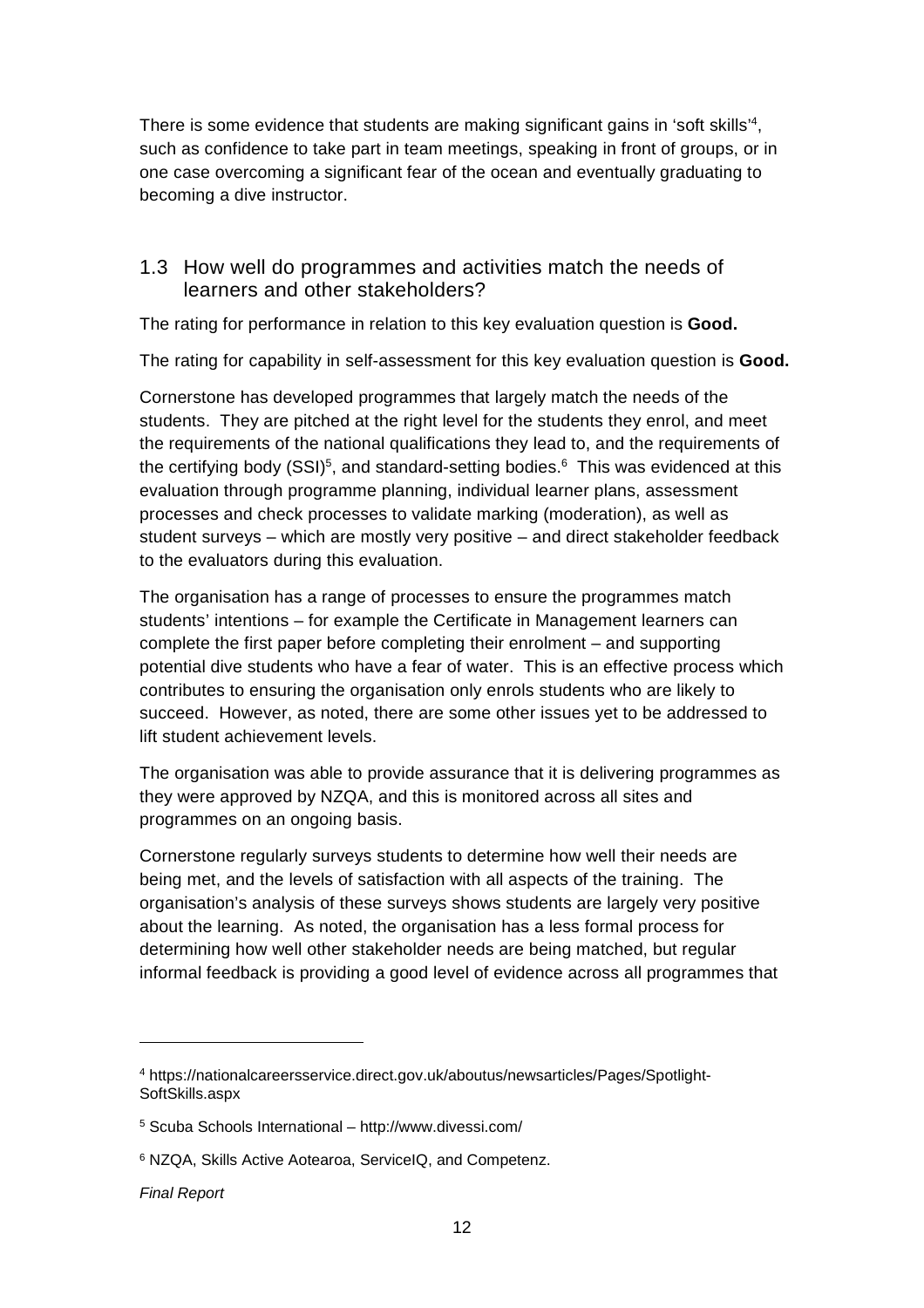stakeholders' needs are being matched. As noted under Findings 1.2, this rich source of qualitative data could be better utilised.

#### 1.4 How effective is the teaching?

The rating for performance in relation to this key evaluation question is **Good.**

The rating for capability in self-assessment for this key evaluation question is **Good.**

Cornerstone employs well-qualified and experienced staff for the level of programmes offered. There are sound processes for monitoring teaching performance through annual performance appraisals, and these are linked to professional development. Appraisal documents reviewed at this evaluation confirm that a good level of detail and feedback is provided to tutors, and professional development is linked to appropriate areas of professional development, such as gaining specific unit standards in competency-based assessment, or attending Workplace Literacy workshops and symposia. The organisation is exploring options for peer observations and peer tutoring to further support tutors to share good practice.

Across the programmes reviewed at this evaluation there was evidence of an appropriate level of resourcing for the level of programmes offered, and tutors commented that any reasonable requests for resources were acted on by management very quickly. Staff noted that they felt very well supported by management, and the evaluators noted a respectful rapport between staff and management.

Student surveys contribute to feedback for tutors on students' satisfaction with their progress and any issues arising with learning or assessment materials. Both staff and students noted that this process worked well, and learning and assessment material was mostly at an appropriate level and fit for purpose. The organisation facilitates tutors meeting in regional hubs to share teaching practice, which provides valued opportunities for staff to learn from each other.

The evaluators noted that opportunities were provided for students to catch up if they missed sessions or were otherwise getting behind. In some cases where students were falling behind, they were grouped according to their level of motivation or need for one-to-one support. This process appears to be particularly effective. Overall, there was a reasonable level of evidence to suggest the teaching is effective.

Cornerstone benchmarks its distance learning (NZIM programme) success against other similar distance learning providers, and this indicates that for some years and in some programmes, Cornerstone is above other providers and in others they are below. The evaluators consider this benchmarking to be a sound process and shows Cornerstone has a commitment to compare and improve their performance.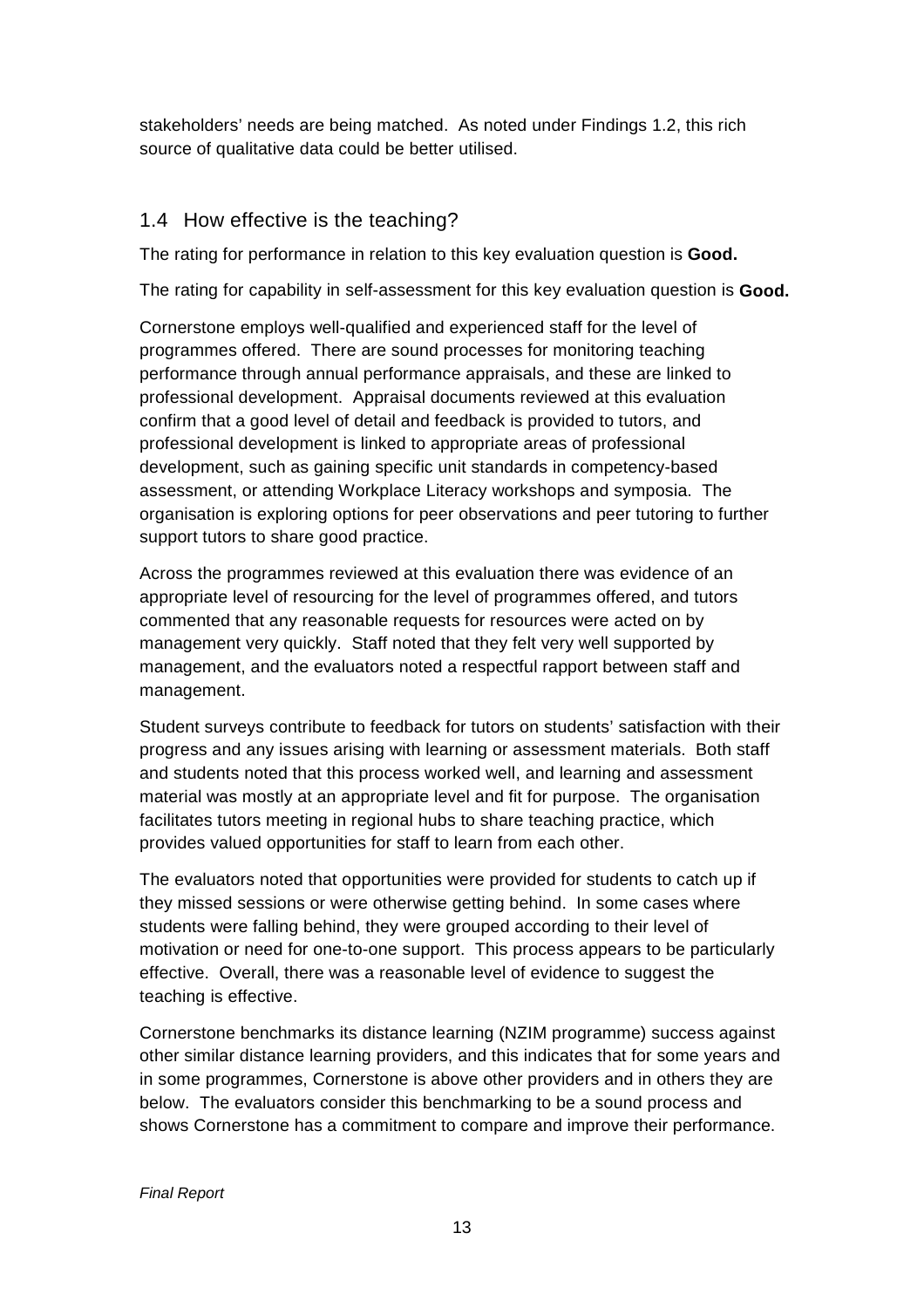#### 1.5 How well are learners guided and supported?

The rating for performance in relation to this key evaluation question is **Excellent.**

The rating for capability in self-assessment for this key evaluation question is **Good.**

The organisation provides a high level of support for students at the point of enrolling, and a caring, supportive environment is provided during the course of study. A personal interest is shown in the students, and the evaluators observed a high level of respect and caring between students and tutors. Examples of this included tutors phoning students' homes when they missed a day, or running a van to students' homes to pick them up to ensure they attend. On one site, the programme manager took over some of the paperwork for the scheduling of tutoring and monitoring of attendance to allow tutors more time to focus on students' needs. These processes are monitored and indicate that the extra support provided to improve students' attendance is resulting in improved achievement and retention rates.

Student surveys across all programmes indicated a high level of satisfaction with student support, and tutors are available and able to direct students to outside agencies for additional support.

The dive programme has negotiated discounted rates for students to purchase dive gear, which has helped students to afford what is relatively expensive equipment. Appropriate information on employment and further training is provided to students.

The organisation's self-assessment, as noted, has a level of reliance on informal feedback and anecdotes, and there is incomplete knowledge or understanding of students progressing to further training or employment. While there is a reasonable level of knowledge of students contributing to their communities, especially from the dive programmes, self-assessment could be strengthened in this area.

#### 1.6 How effective are governance and management in supporting educational achievement?

The rating for performance in relation to this key evaluation question is **Good.**

The rating for capability in self-assessment for this key evaluation question is **Good.**

The organisation has clear purpose and direction, and is currently undertaking growth. This appears to be well considered and a good level of oversight is provided through the advisory board and contractors carrying out appropriate due diligence. The amalgamation of the four PTEs into one, and the subsequent restructuring, has resulted in some improvements in learner achievement rates, and discussions with the board and senior management indicate that there is a good level of knowledge of what is required to further lift achievement rates.

The advisory board members bring a good breadth of skills appropriate to an educational institution. There are clear processes for the flow of information from delivery sites through the operations manager to the chief executive to the board.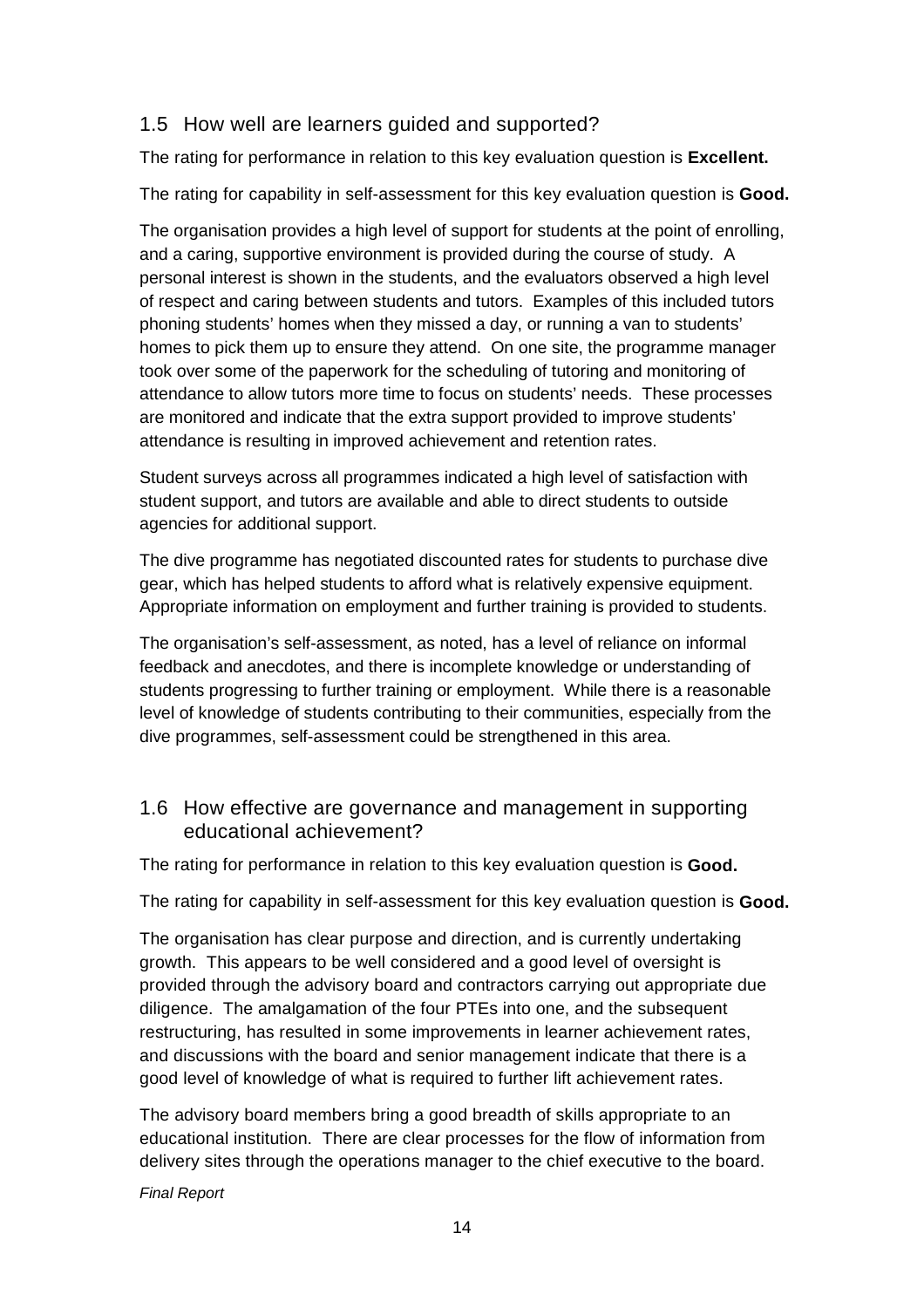Following the evaluators' meeting with the board, a decision was made to add 'educational achievement' as a standing item to the board minutes to further ensure the board is regularly updated on achievement rates. As noted, this is an enhancement on an already strong board focus on student achievement and overall organisational educational performance, which is reviewed regularly and used to make informed decisions around implementing a range of resourcing and other improvements.

Cornerstone's sole owner-director is in the process of transitioning the advisory board into a board of directors, which is timely and likely to provide a stronger governance structure as the organisation grows.

The organisation has appropriate emergency management plans and conducts regular compliance checks against current best practice for its dive programmes. These include referencing the standard ASNZ 2299.37 and the Guidelines for Occupational Diving.<sup>8</sup>

Cornerstone has appointed appropriately qualified and experienced staff in the management, teaching and administration roles and has established effective processes to monitor staff performance and provide or support appropriate ongoing professional development.

The organisation in its current form (four PTEs merged into one) is less than 12 months old. However, the evaluators consider that management has implemented changes in a well-planned manner and ensured sites are well resourced and well appointed. As noted, Cornerstone is a relatively new grouping under the existing registration status, previously known as Adventure Education. Since this amalgamation in late 2014, the management and new advisory board have been able to identify a number of areas where changes have been made that the organisation and the evaluators consider are likely to lead to improvements. At this early stage, Cornerstone has not yet had sufficient time to identify the evidence to show these changes are leading to meaningful improvements in learner achievements and outcomes, or to processes contributing to these.

The organisation's approach to self-assessment is highly developed in its quantitative data analysis, with extensive use being made of this to determine educational performance. As noted, the collation and analysis of qualitative data, while used and understood extensively by tutors and management, is not yet fully or formally planned and analysed. The organisation is aware, through its selfassessment processes, of the areas for improvement, and has well-developed plans to address these.

<sup>7</sup> http://shop.standards.co.nz/catalog/2299.3%3A2003%28AS|NZS%29/view and http://www.supportadventure.co.nz/system/files/Good\_Practice\_Resources\_0.pdf

<sup>8</sup> http://www.business.govt.nz/worksafe/information-guidance/pdf-documents-library/diving-2004/diving-1008.pdf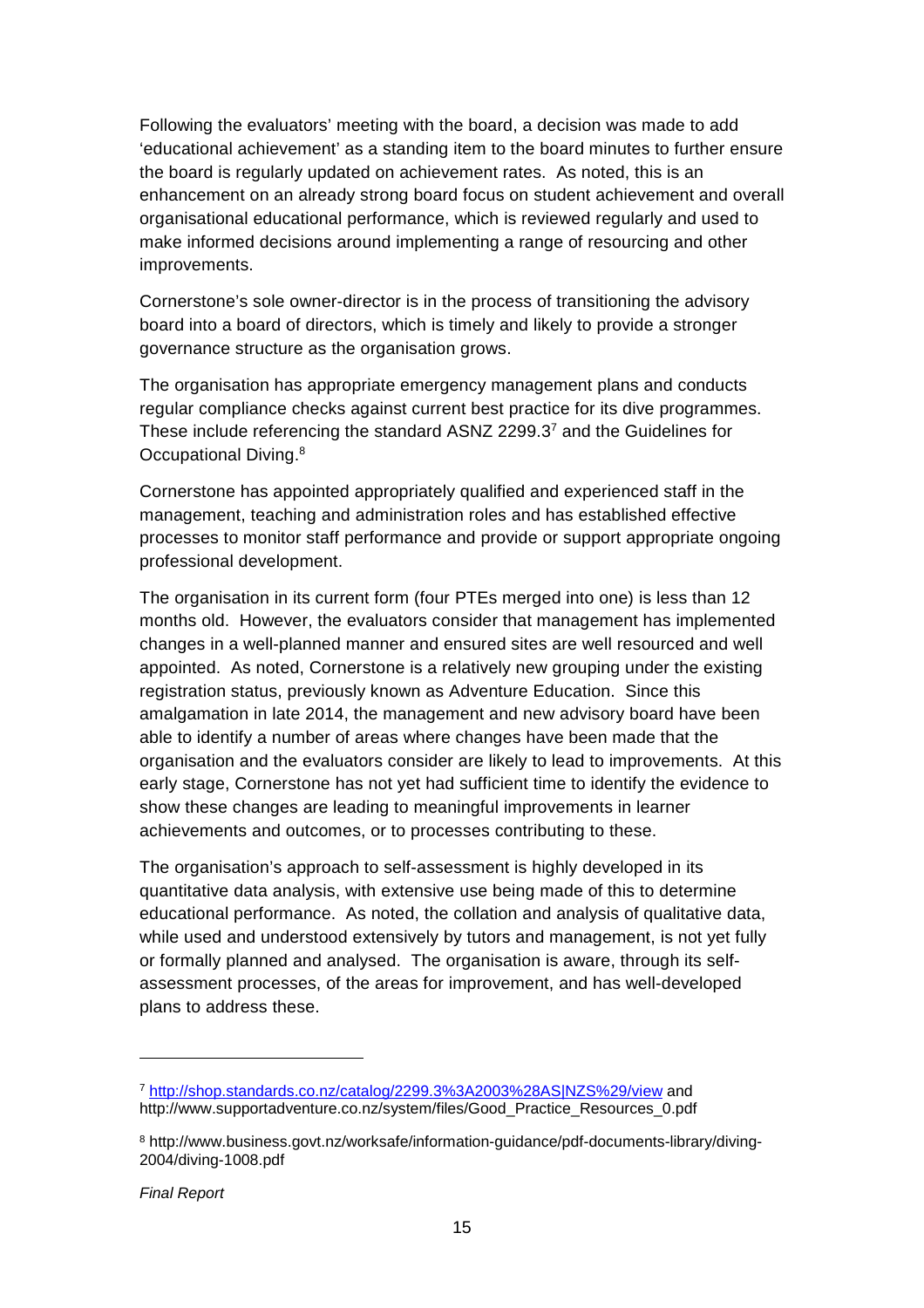### Focus Areas

This section reports significant findings in each focus area, not already covered in Part 1.

2.1 Focus area: Governance, management and strategy The rating in this focus area for educational performance is **Good.** The rating for capability in self-assessment for this focus area is **Good.** 

2.2 Focus area: Workplace communication programme The rating in this focus area for educational performance is **Excellent.** The rating for capability in self-assessment for this focus area is **Good.** 

2.3 Focus area: Business management programmes The rating in this focus area for educational performance is **Excellent.**  The rating for capability in self-assessment for this focus area is **Good.** 

#### 2.4 Focus area: Dive programmes

The rating in this focus area for educational performance is **Good.**  The rating for capability in self-assessment for this focus area is **Good.**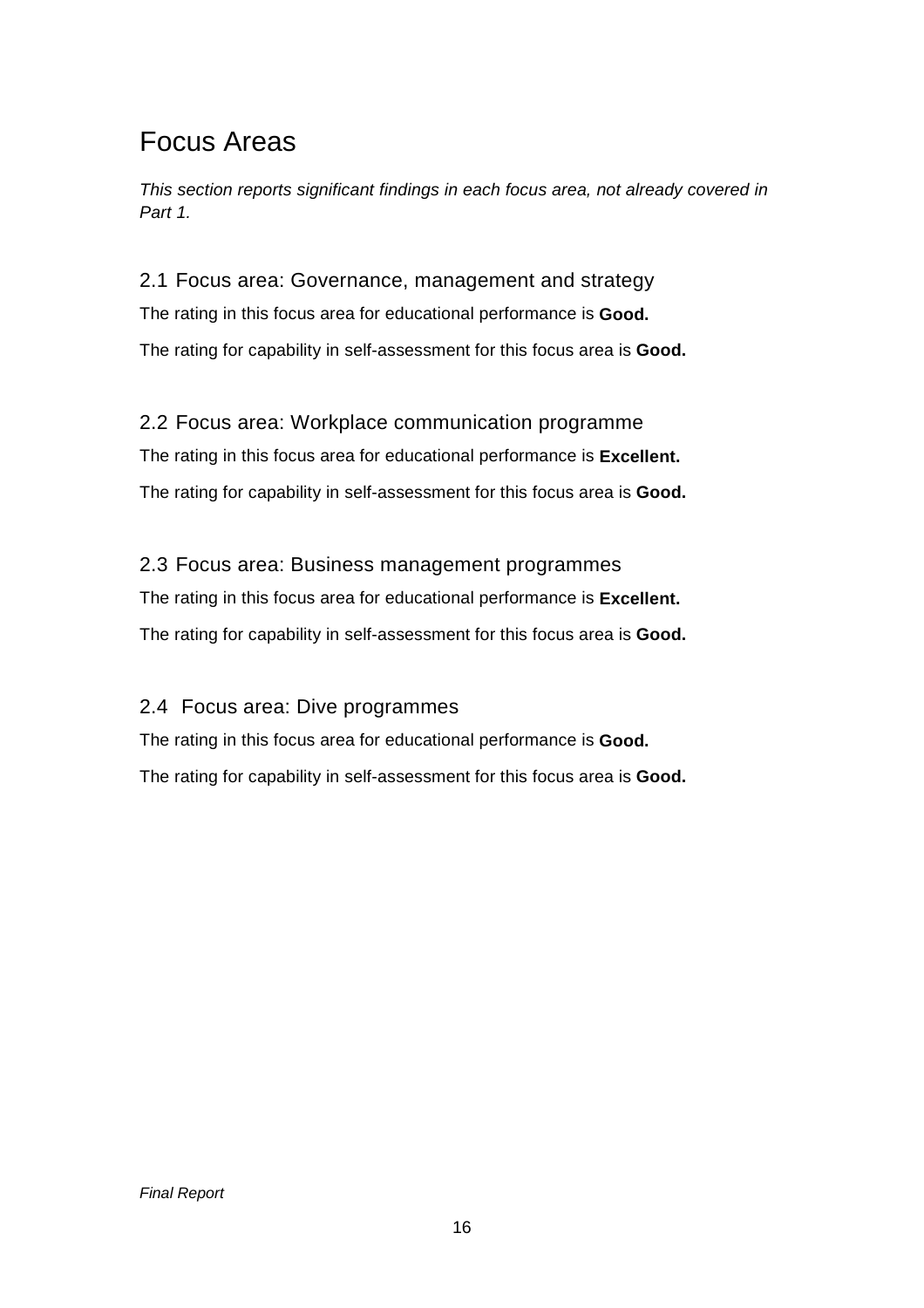## Recommendations

NZQA recommends that Cornerstone:

- Continue to develop monitoring processes to determine the extent to which changes made across the organisation are resulting in meaningful improvements to students' learning and outcomes, and processes contributing to this.
- Explore how best to collate and analyse the rich data from students' success stories and the value gained by students and other stakeholders, to enable learnings to be taken from these and further contribute to students' success.
- Develop processes to share the rich quantitative data analysis with staff across programmes and delivery sites, to further engage them and raise their awareness of student achievement rates within their programmes.